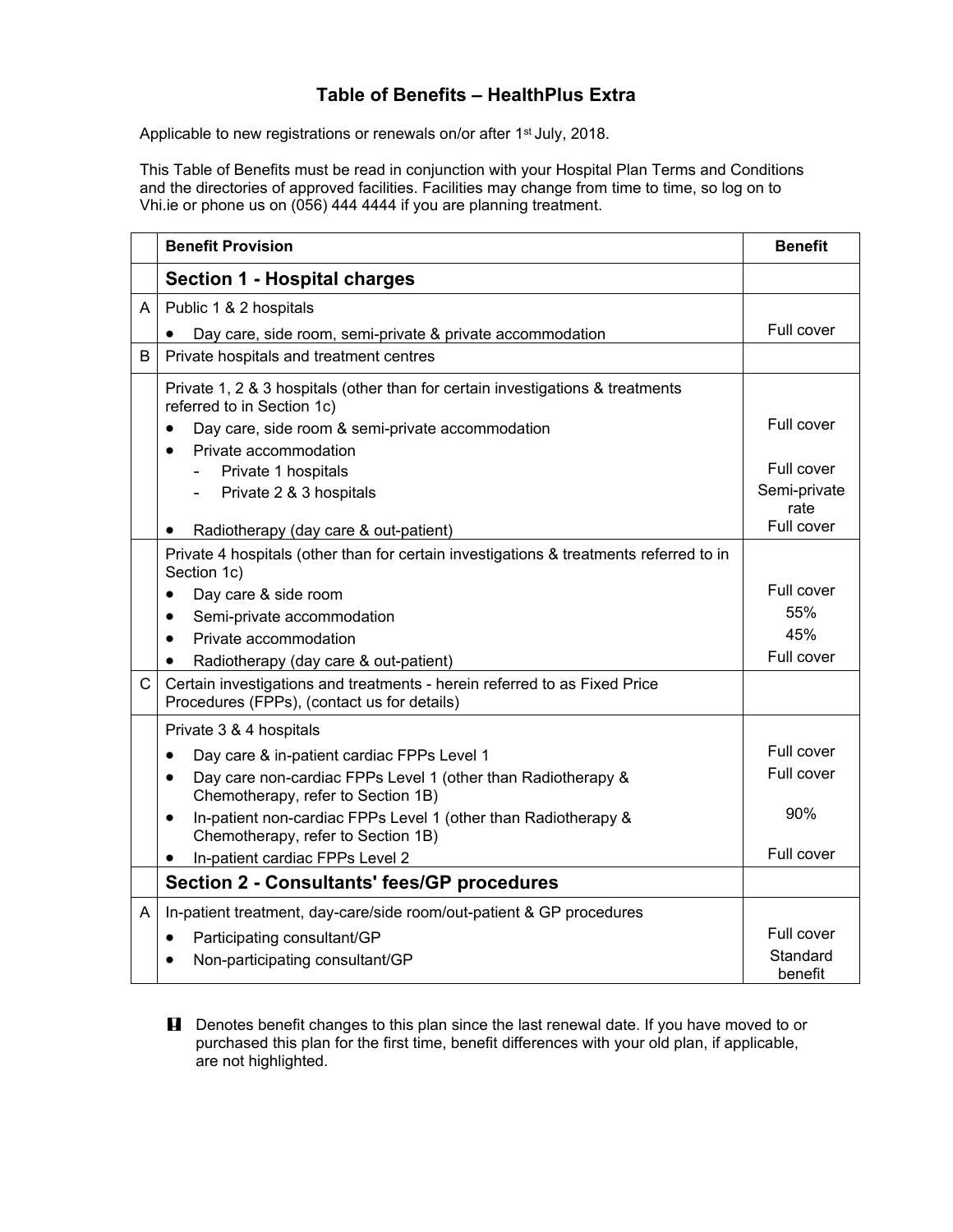|              | Section 3 - Psychiatric cover (read in conjunction with Section<br>1)                                                                                                                                                                  |                                                                                    |
|--------------|----------------------------------------------------------------------------------------------------------------------------------------------------------------------------------------------------------------------------------------|------------------------------------------------------------------------------------|
| A            | In-patient psychiatric cover                                                                                                                                                                                                           | 180 days                                                                           |
| B            | Day care psychiatric treatment for approved day care programmes                                                                                                                                                                        | Contact us for<br>further details                                                  |
| $\mathsf{C}$ | In-patient treatment for alcoholism, drug or other substance abuse in any 5 year<br>period                                                                                                                                             | 91 days                                                                            |
|              | <b>Section 4 - Maternity</b>                                                                                                                                                                                                           |                                                                                    |
| A            | Normal confinement                                                                                                                                                                                                                     |                                                                                    |
|              | Public hospital benefit (up to 3 days)<br>٠<br>Caesarean delivery (as per hospital benefits listed)                                                                                                                                    | Full cover<br><b>Refer Section</b><br>1                                            |
|              | Home birth benefit                                                                                                                                                                                                                     | €3,150                                                                             |
| B            | In-patient maternity consultant fees (per Schedule of Benefits for Professional<br>Fees)                                                                                                                                               | Agreed<br>charges                                                                  |
|              | Section 5 - Cancer care and other benefits <b>H</b>                                                                                                                                                                                    |                                                                                    |
| A            | Genetic testing for cancer                                                                                                                                                                                                             |                                                                                    |
|              | Initial consultation for genetic testing for cancer *<br>$\bullet$                                                                                                                                                                     | 50% cover                                                                          |
|              | Genetic test - for specified genetic mutations to be carried out in an approved<br>clinic*                                                                                                                                             | Full cover                                                                         |
|              | Preventative (Prophylactic) treatment following on from the genetic test<br>٠                                                                                                                                                          | Covered up to<br>the levels for<br>hospital<br>treatment<br>listed in<br>Section 1 |
|              | * These benefits are available immediately for existing Vhi customers with no<br>waiting periods. There is a 26 week new conditions waiting period for new joiners<br>and a two year waiting period for transfers from another insurer |                                                                                    |
| B            | Mammograms in an approved mammogram centre in each 24 month period,<br>covered in accordance with our rules (contact us for details)                                                                                                   | Full cover                                                                         |
| C            | Cancer care support - one night's accommodation for each treatment                                                                                                                                                                     | €100 per night                                                                     |
| D            | Manual lymph drainage following cancer treatment - 10 visits                                                                                                                                                                           | €50 per visit                                                                      |
| E            | Clinical psychology counselling for oncology treatment (psycho oncology<br>counselling) - 10 visits                                                                                                                                    | Refer section<br>9                                                                 |
| F            | Additional cancer support benefits                                                                                                                                                                                                     |                                                                                    |
|              | Wig/ hairpiece, post-mastectomy bra, swimsuit, surgical prosthesis following<br>cancer treatment<br>No excess applies, but subject to the benefit maximum for medical and surgical<br>appliances set out below                         | Full cover                                                                         |
| G            | Other benefits in Section 5                                                                                                                                                                                                            |                                                                                    |
|              | Convalescent care - first 14 nights                                                                                                                                                                                                    | €51 per night                                                                      |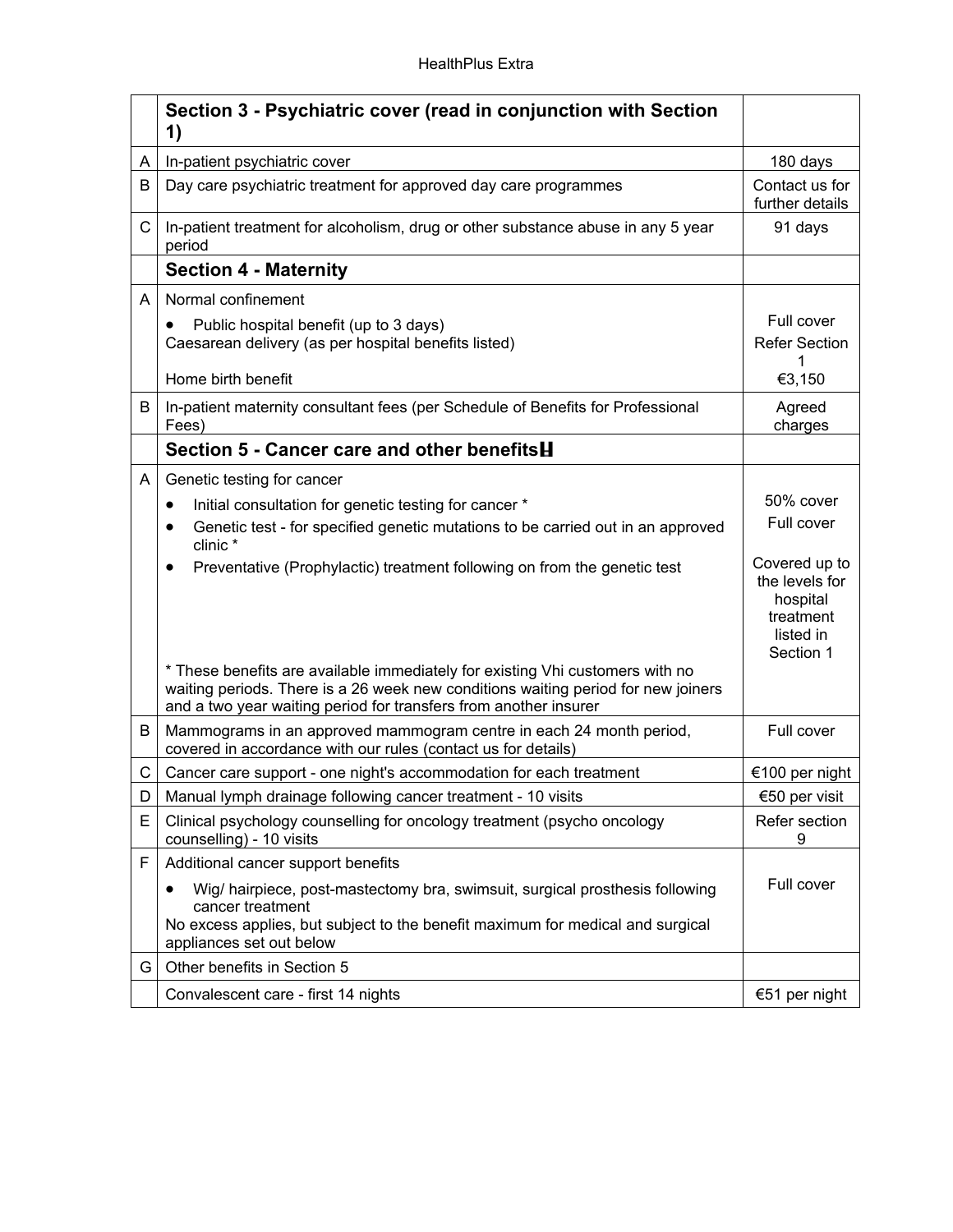|    | Vhi Healthcare approved medical and surgical appliances - subject to an excess of<br>€300 per member per year (contact us for details of eligible appliances)                                                                           | €6,400 per<br>member year |
|----|-----------------------------------------------------------------------------------------------------------------------------------------------------------------------------------------------------------------------------------------|---------------------------|
|    | Vhi Hospital@Home                                                                                                                                                                                                                       | Full cover                |
|    | Child home nursing - 14 days per calendar year                                                                                                                                                                                          | €100 per day              |
|    | Parent accompanying child - 14 days per calendar year, following a stay in excess<br>of 3 days in hospital                                                                                                                              | €40 per day               |
|    | <b>Vhi VisionCare</b>                                                                                                                                                                                                                   |                           |
|    | Vhi VisionCare E-Screen (available through Vhi.ie/myvhi)                                                                                                                                                                                | Full cover                |
|    | Comprehensive eye exam carried out by a VSP eye-care professional in each<br>24 month period - subject to Vhi VisionCare E-Screen referral                                                                                              | Full cover                |
|    | <b>Section 6 - Transport costs</b>                                                                                                                                                                                                      |                           |
| A  | Transport costs (covered in accordance with our rules)                                                                                                                                                                                  | Agreed<br>charges         |
|    | Section 7 - Cover outside Ireland                                                                                                                                                                                                       |                           |
| A  | Emergency treatment abroad                                                                                                                                                                                                              | €100,000                  |
| В  | Elective treatment abroad (subject to prior approval)                                                                                                                                                                                   |                           |
|    | Surgical procedures available in Ireland (as per level of cover in Ireland)<br>$\bullet$                                                                                                                                                | €100,000                  |
|    | Treatment not available in Ireland                                                                                                                                                                                                      | €100,000                  |
|    | <b>Section 8</b>                                                                                                                                                                                                                        |                           |
| A  | In-patient MRI scans (covered in accordance with Section 1)                                                                                                                                                                             | Agreed<br>charges         |
| B  | Out-patient MRI scans                                                                                                                                                                                                                   |                           |
|    | Category 1 - approved MRI centres<br>$\bullet$                                                                                                                                                                                          | Full cover                |
|    | Category 2 - approved MRI centres, agreed MRI charges & consultant<br>Radiologists fees (subject to an excess of €125 per scan)                                                                                                         | Full cover                |
| C  | PET-CT scans (covered in accordance with our rules)                                                                                                                                                                                     | Agreed<br>charges         |
| D  | CT Scans (covered in accordance with our rules) $\blacksquare$                                                                                                                                                                          | Full cover                |
|    | Section 9 – Out-patient medical expenses (benefits are per visit,<br>per member, unless otherwise indicated) H                                                                                                                          |                           |
| A  | General practitioner                                                                                                                                                                                                                    | €35                       |
| B  | Consultant consultation                                                                                                                                                                                                                 | €70                       |
| C  | Pathology - consultants' fees (per referral)                                                                                                                                                                                            | €70                       |
| D  | Radiology - consultants' fees for professional services (per procedure)                                                                                                                                                                 | €70                       |
| E  | Pathology/Radiology or other diagnostic tests (refer to Section 8 for out-patient<br>MRI benefits) - 50% of agreed charges in an approved out-patient centre. Contact<br>us for details of eligible diagnostic tests and reimbursements | €500 per year             |
| F. | Physiotherapist                                                                                                                                                                                                                         | €35                       |
| G  | Pre- and post-natal care (combined visits)                                                                                                                                                                                              | €385                      |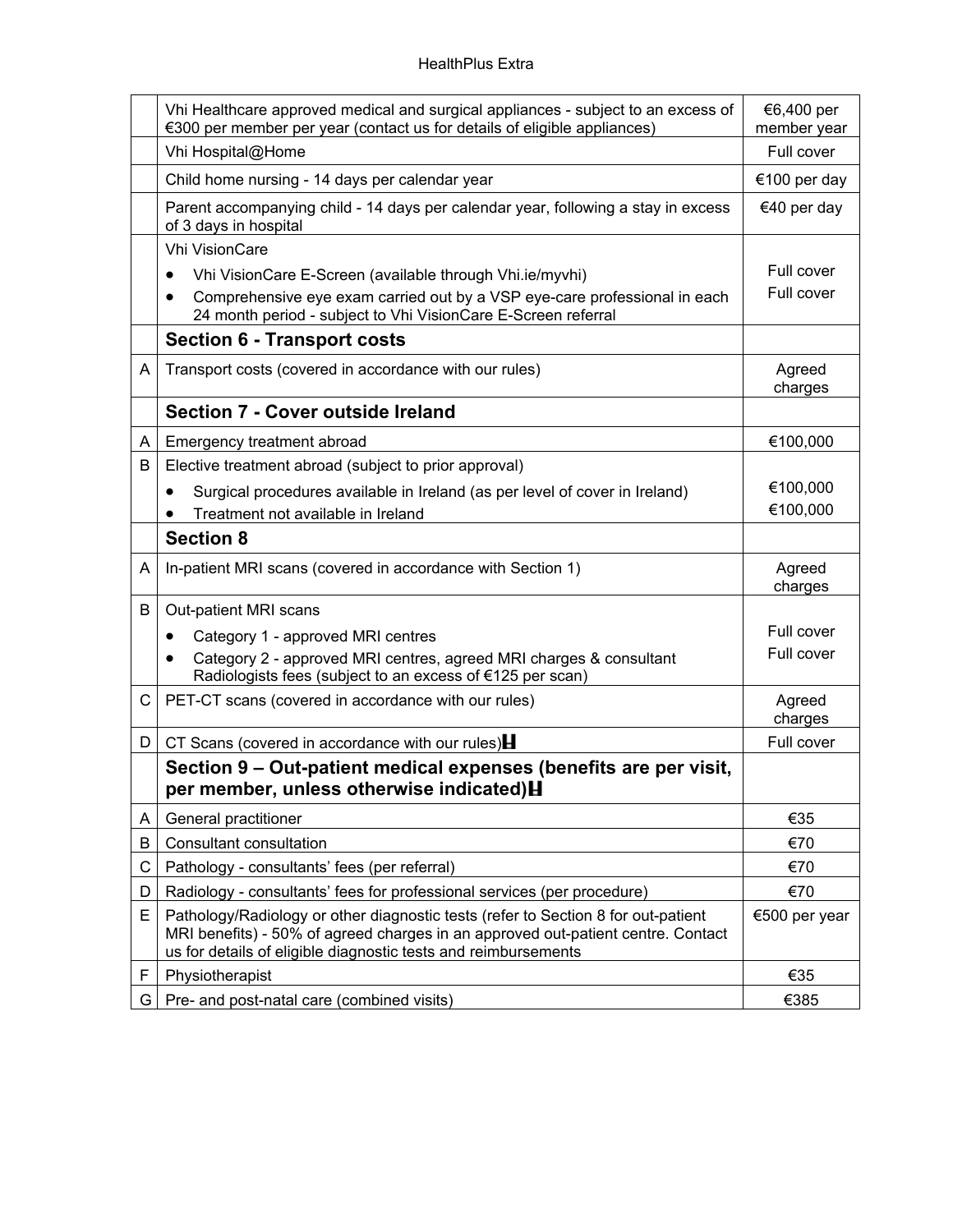| H. | Acupuncturists, Chiropractors, Osteopaths, Physical therapists, Reflexologists - 12<br>combined visits                                                                                                                                                                                          | €25                   |
|----|-------------------------------------------------------------------------------------------------------------------------------------------------------------------------------------------------------------------------------------------------------------------------------------------------|-----------------------|
|    | Chiropodists/Podiatrists, Dieticians, Occupational therapists, Speech therapists,<br>Orthoptists, Clinical Psychology - 12 combined visits                                                                                                                                                      | €25                   |
| J  | Clinical psychology counselling for oncology treatment (psycho oncology<br>counselling)* - 10 visits                                                                                                                                                                                            | €50 per visit         |
| K. | Accident & emergency cover - 1 visit                                                                                                                                                                                                                                                            | €75                   |
| L  | Out-patient mental health therapy - 12 visits in an approved out-patient mental<br>health centre                                                                                                                                                                                                | €40                   |
| М  | Health screening - in each 24 month period, covered in accordance with our rules<br>(contact us for details) *                                                                                                                                                                                  |                       |
|    | Heart check in a Vhi Medical Centre<br>$\bullet$                                                                                                                                                                                                                                                | Full cover            |
|    | Cancer check in a Vhi Medical Centre<br>$\bullet$                                                                                                                                                                                                                                               | Full cover            |
|    | Lifestage screening programme in a Vhi Medical Centre<br>$\bullet$                                                                                                                                                                                                                              | €350 per              |
|    |                                                                                                                                                                                                                                                                                                 | screen<br>Full cover  |
|    | Dexa scans in an approved dexa scan centre<br>٠                                                                                                                                                                                                                                                 |                       |
| N  | Dental practitioner - 1 visit                                                                                                                                                                                                                                                                   | €20                   |
| O  | Optical - eye tests and glasses/contact lenses - in each 24 month period                                                                                                                                                                                                                        | €55^                  |
|    | (^Payment will be made directly to the provider if attending a VSP network<br>provider, and will not be subject to the annual excess or the annual maximum)                                                                                                                                     |                       |
| P  | Practice nurse visit                                                                                                                                                                                                                                                                            | €20                   |
| Q  | Cardiac Care Programme*                                                                                                                                                                                                                                                                         |                       |
|    | Medfit cardiac care programme - in each 24 month period<br>$\bullet$                                                                                                                                                                                                                            | €250                  |
|    | Urgent cardiac care benefit                                                                                                                                                                                                                                                                     | €250 per year         |
|    | Medfit cardiac rehabilitation programme                                                                                                                                                                                                                                                         | €250 per year         |
| R  | Joint Care Programme*                                                                                                                                                                                                                                                                           |                       |
|    | Joint Care Screening to assess your mobility levels carried out by a<br>Physiotherapist employed by The Physio Company in each 24 month period,<br>covered in accordance with our rules. To make a booking, contact The Physio<br>Company at (01) 518 0011. Details available at Vhi.ie/members | Full cover            |
|    | Joint Care Physiotherapy carried out by a Physiotherapist employed by The<br>٠<br>Physio Company subject to referral from Joint Care Screening - up to 3 visits                                                                                                                                 | Full cover            |
| S  | Vhi Online Doctor - 12 visits (available through the Vhi App)*                                                                                                                                                                                                                                  | Full cover            |
| T  | Vhi SwiftCare exclusive benefit to Vhi customers*                                                                                                                                                                                                                                               |                       |
|    | Initial consultation (charge is €125 – you pay €50)                                                                                                                                                                                                                                             | €75                   |
|    | Follow-up treatment package after this consultation for x-rays, tests & medical<br>$\bullet$<br>aids (maximum you will pay is €100 for this follow-up treatment)                                                                                                                                | 50% of total<br>costs |
|    | Vhi SwiftCare appointment services*                                                                                                                                                                                                                                                             |                       |
|    | Consultant consultation (orthopaedic, oral maxillofacial & sports medicine)<br>$\bullet$                                                                                                                                                                                                        | 75%                   |
|    | Dental practitioner - 7 visits                                                                                                                                                                                                                                                                  | €20                   |
|    | Physiotherapist - 7 visits                                                                                                                                                                                                                                                                      | €35                   |
| U  | Vhi paediatric clinic*                                                                                                                                                                                                                                                                          |                       |